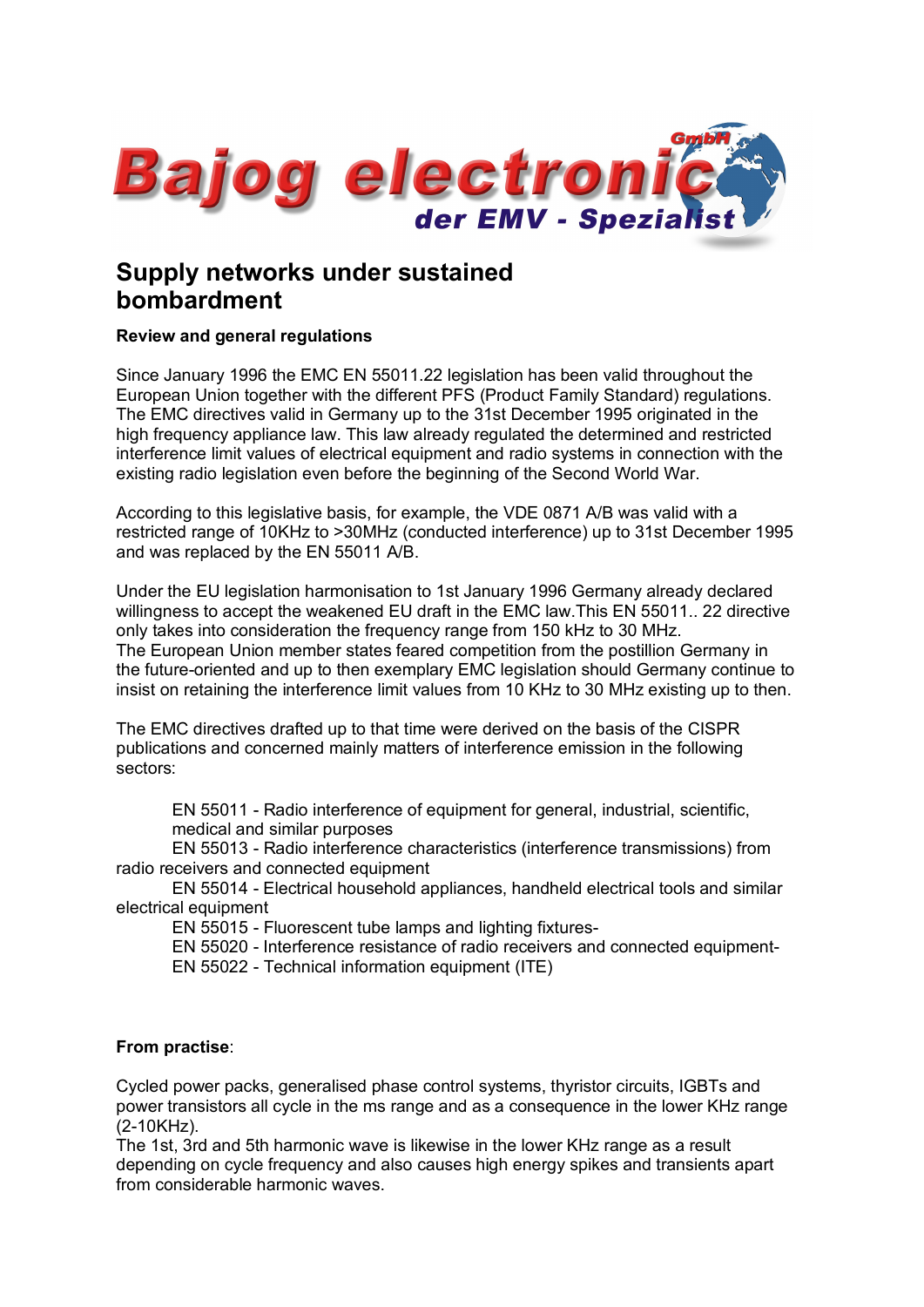These high energy spikes and transients with a very high dU/dt (voltage increase over time) get into the supply network and frequently extend to 10KV/us on the remote transmission output side to the motor and between 100V and >500V/µs on the network side.

A further not to be neglected destructive variable is lightning when striking into the network itself or above ground and as a consequence through the protective conductor (PE). The satellite evaluation over one day registers approx. 2000 storms/day and approx. 100 strokes of lightning per second on the earth.

Some 15-35 storm days are to be taken into account in the central European area over one year and with approx. 1-5 strokes of lightning/km2. The higher values are valid for the regions to the south.

### **General safety aspects**:

Standard components such as X1, X2, Y or MKP capacitors which are to be operated parallel to the network are designed for a dU/dt compatibility up to 50V/µs depending upon quality. The film thicknesses of capacitors (2-6µmm) have to be all the more thinner and the voltage impulse and dU/dt load limit must be all that smaller in concord with the miniaturisation of the electronic assemblies.

Of course X1, X2 and Y classified capacitors are self-extinguishing and heal after a disruptive discharge but this process must only occur to a limited extent. Capacity losses and increased current values in the disruptive discharge at the given time indicate the already progressive preliminary damage to the construction element until in the long run the last disruptive discharge occurs causing maximum current to flow and as a consequence also leads to the physical destruction of the capacitor.

3KV peak voltage values in living areas, caused by short circuits and other network effects and up to 10KV in industrial networks are no seldom occurrence.

Apart from the interference variables caused in the ms range (cycle frequencies) by switching operations, there are numerous consumers which cause broad band perturbation as massive interference to be fed into the network.



Figure 1 shows the network analysis in a Munich residential building

Figure 2 shows the disturbance in the network through the braking of a circular saw motor

υr

A non-suppressed lift in a Munich residential building caused network disturbances and as a result destroyed three machine control systems, the logic system and 5 PCs in the immediate vicinity of the source of the interference within 4 weeks. This is shown in Figure 1.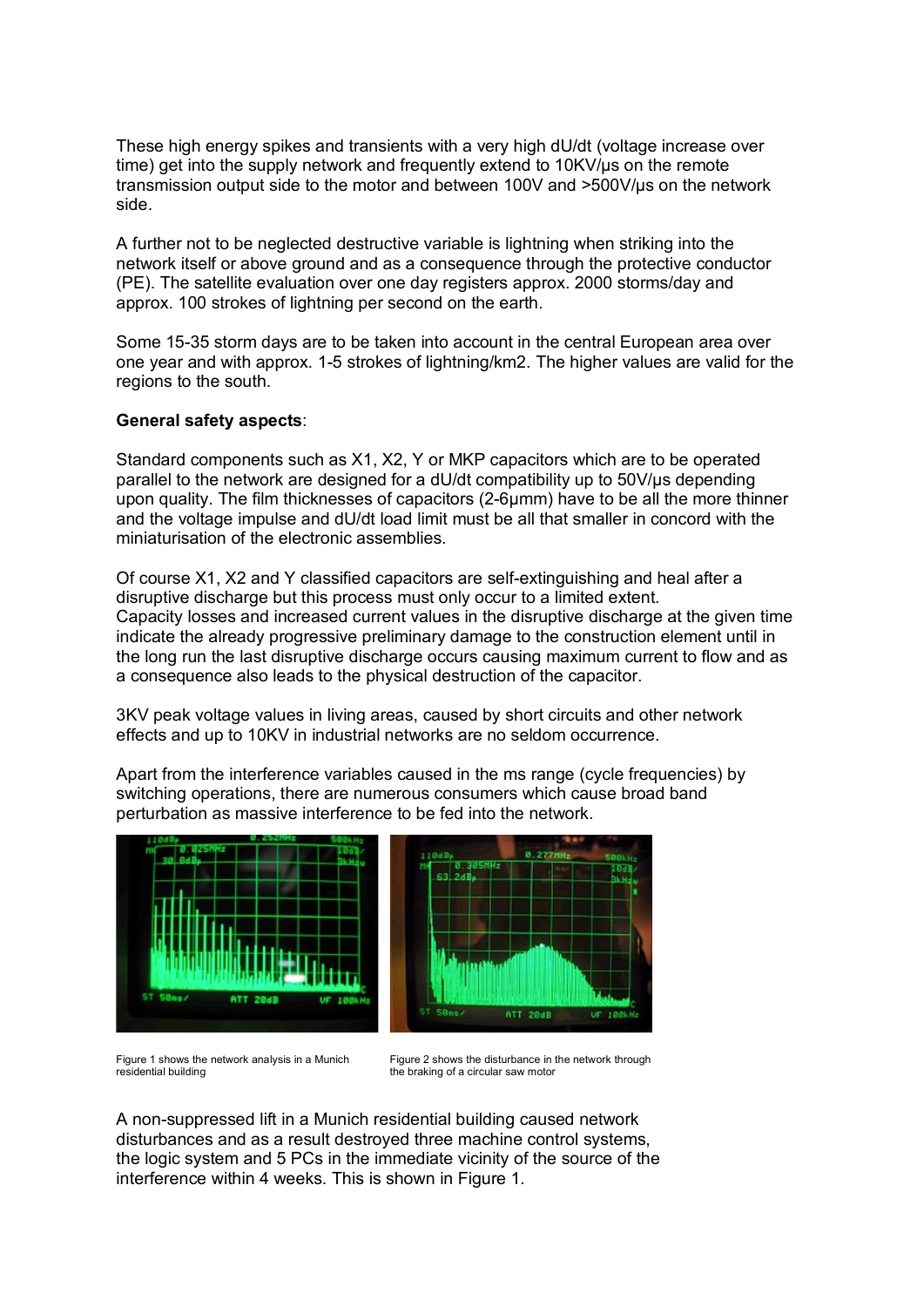Shown in Figure 2 is a solar changeover direction system which was destroyed within 6 weeks after being put into commission because an industrial circular saw motor (operating in a carpenter's shop) was switched off several times every day and caused considerable disturbances in the mains and, as a consequence the control system of the solar changeover direction system was continuously switched to "interference mode".

The measured power connected interference dependent on the network impedance status in both cases were 10KHz >140dBµV and 150KHz >100 dBµV, respectively.

The interference limit value in accordance with EN 55011-B (household standard) at 150 KHz provides only for 57dBµV (AV) (see hereto also Figures 2 and 4).



Figure 3 Phase L3 ceiling lighting dimmingin a television and sound studio



Figure 4 Evaluation of Figure 3 with a measurement receiver

The interference level in a film and sound studio ceiling and lighting system is shown in Figures 3 and 4.

These interferences were sufficient in magnitude to destroy the control equipment in the recording studio and the mixing desk circuit boards protected with active filters and caused crashes several times during the recording and mixing sessions. This involved a great deal of time, money and also caused considerable problems.

The failure statistics are also shown in this example. At least 90 of the 100 cases of EMC interference caused to massive interference < 150 kHz.

The question as to the dB  $(\mu V)$  ratio magnitude is often asked in respect of known voltage and current magnitudes.

Observed frequencies are generally registered as logarithmic ratio magnitudes and as a result can be clearly shown. This applies also for levels shown.The interference magnitudes can be described by referring to these levels. These include, for example, interference field strength, interference voltage, interference current, etc. The reference value for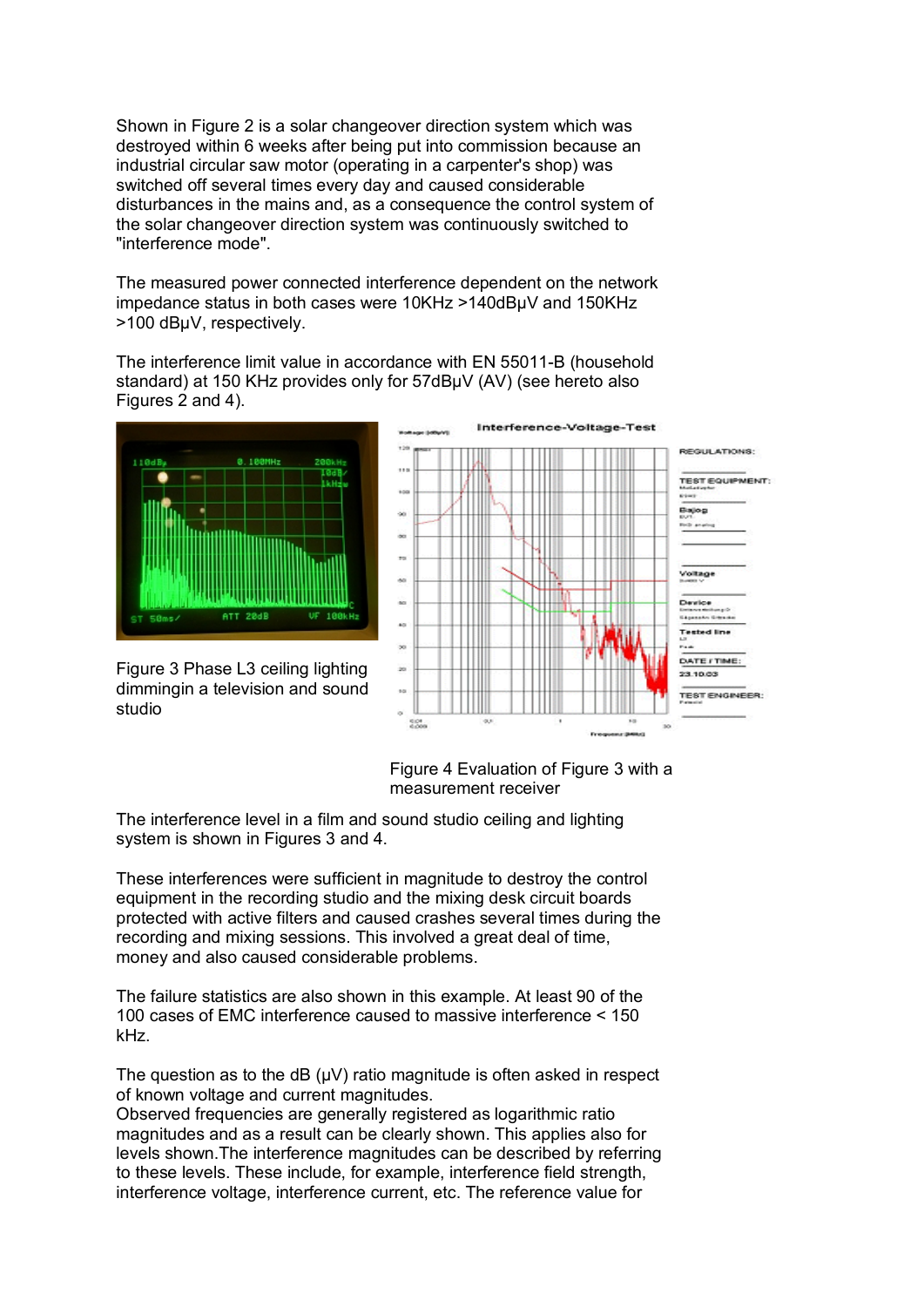voltage is Uo=1µV, for example.

Level as a logarithmic characteristic magnitude is a dimensionless magnitude.

The following are mentioned and shown in books of tables.

The following definitions are valid when applying decadic logarithms:

-Voltage level u/dB =20lg Ux/ Uo with Uo = 1µV; -Current level i/dB =20lg Ix/ Io with Io = 1µA; -Power level  $p/dB = 10q$  Px/ Po with Po = 1pW; -E field strength level  $E/dB = 20$ lg Ex/ Eo with Eo =  $1\mu V/m$ ; - H field strength levelH/dB =20lg Hx/ Ho with Ho = 1µA/m;

The following overview shows the characteristic dB values for the respective appropriate ratio.

6dB 2:1 20B 10:1 40dB 100:1 60dB 1.000:1 80dB 10.000:1 100dB 100.000:1 120dB 1.000.000:1

End of table presentations.

No direct comparison can be made between an interference voltage curve in accordance with EN 55011… and the voltage or current content of a measured level. Supplementary measurements with suitable measuring instruments are required in this case. However, for the respective CE certification / appliance approval, the directives laid down in EN 55011….22 are valid and these are based on measurements with a measurement receiver and the pre-stipulated appropriate interference limit values in dBµV.

# **From daily EMC practise:**

### **What interference magnitudes have an effect on equipment and which of these lead to destruction?**

As a general rule high frequency interference magnitudes (>1MHz) except for but a few exceptions cannot be directly destructive to other electronic components. The energy transmission caused by coupled capacities are often not adequate for this. However, these influences must not be considered to be harmless since these asymmetric interference magnitudes very often have a detrimental effect on the safe function of sensitive electronic assemblies, logic units, control systems and very frequently are responsible for undefined working situations in this case.

Over and above this high asymmetric compensation current flows and increases as a result of saturation effects of current compensated chokes amongst other things, which are actually to serve as protection components in network interference suppression filters. As a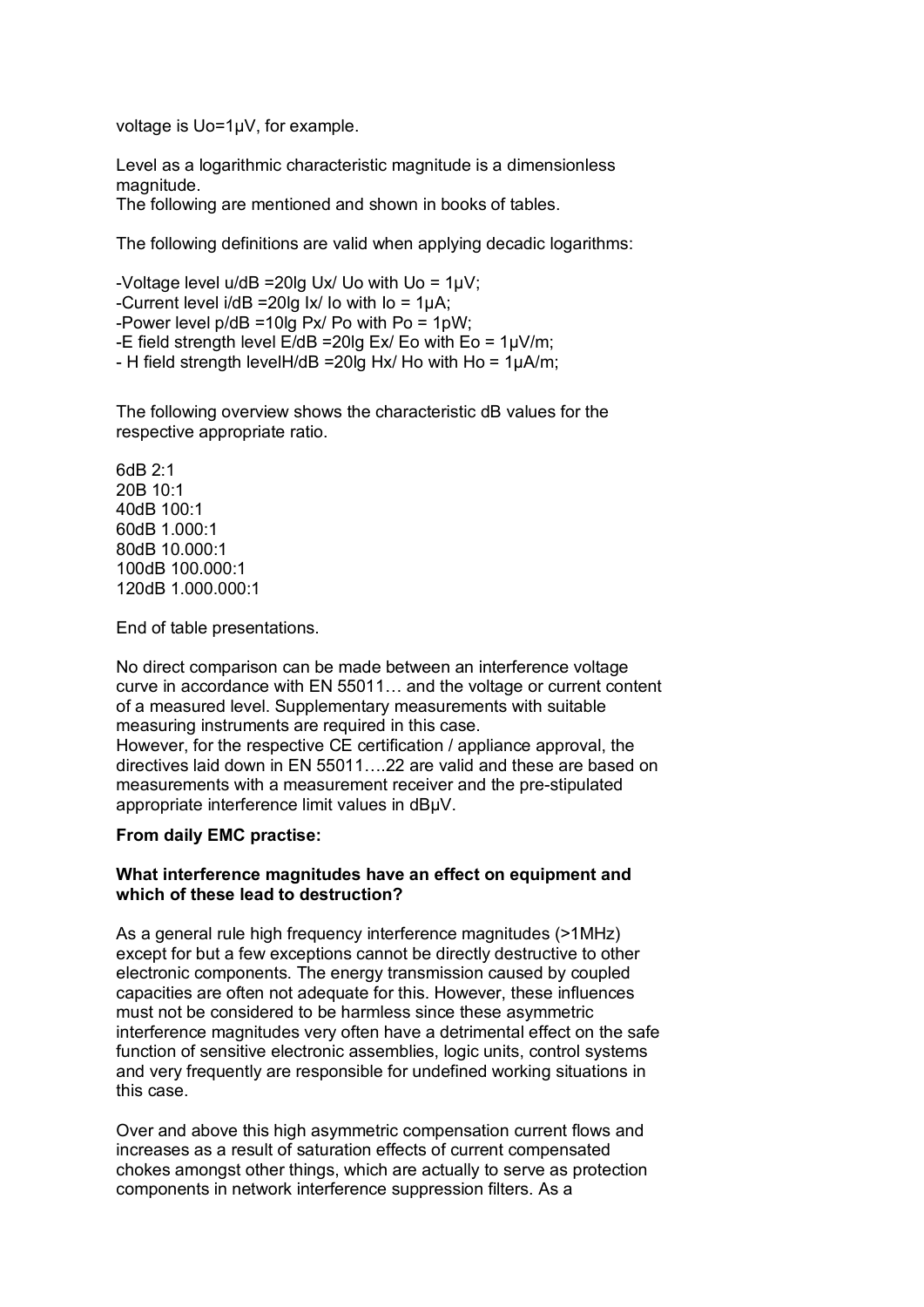consequence the systems and equipment are actually exposed to network attacks.

The following are further negative subsequent phenomena:

- Higher leakage currents and as a consequence current-operated c.l.c.i problems
- Skin effects and as a consequence inadequate common mode leakage in the case of higher frequencies
- Problems in complying with EMC directives

Equipment and systems with fast switching operations in the ms range caused by thyristor power controllers, IGBTs (remote transmission, rectifiers) etc. are effective as destructive magnitudes. Each switching operation is a one or two pole short circuit operation (in the case of 6 pulse rectifiers) and has a massive effect on the quality of the network. The energy density is sufficient to greatly influence or destroy these networks.

As a result of the short circuit currents the steep flanks of the trapezoidal shaped rectifier develops network current. These effects on the network are to be seen in Figure 1 and Figure 2.



Figure.5 Sine distortion caused by Figure. 6 Effects on the network current changes

caused by rectifier network disturbances

Figure 5 shows a distorted sine caused by the steep changes in rectifier current.

This switching characteristic is typical for equipment of this type but is not indicative of the quality of the product. Accordingly three factors play a significant role in the described EMC problems:

1) The continuous demand for always smaller equipment and plant in the network which force manufacturers to miniaturise construction elements with maximum use of energy.

2) The general necessity to save money in industry and supply competitive products from cheap wage countries also call for the use of "more cost favourable solutions" and "alternative materials". 3) Far East products do not always meet CE standards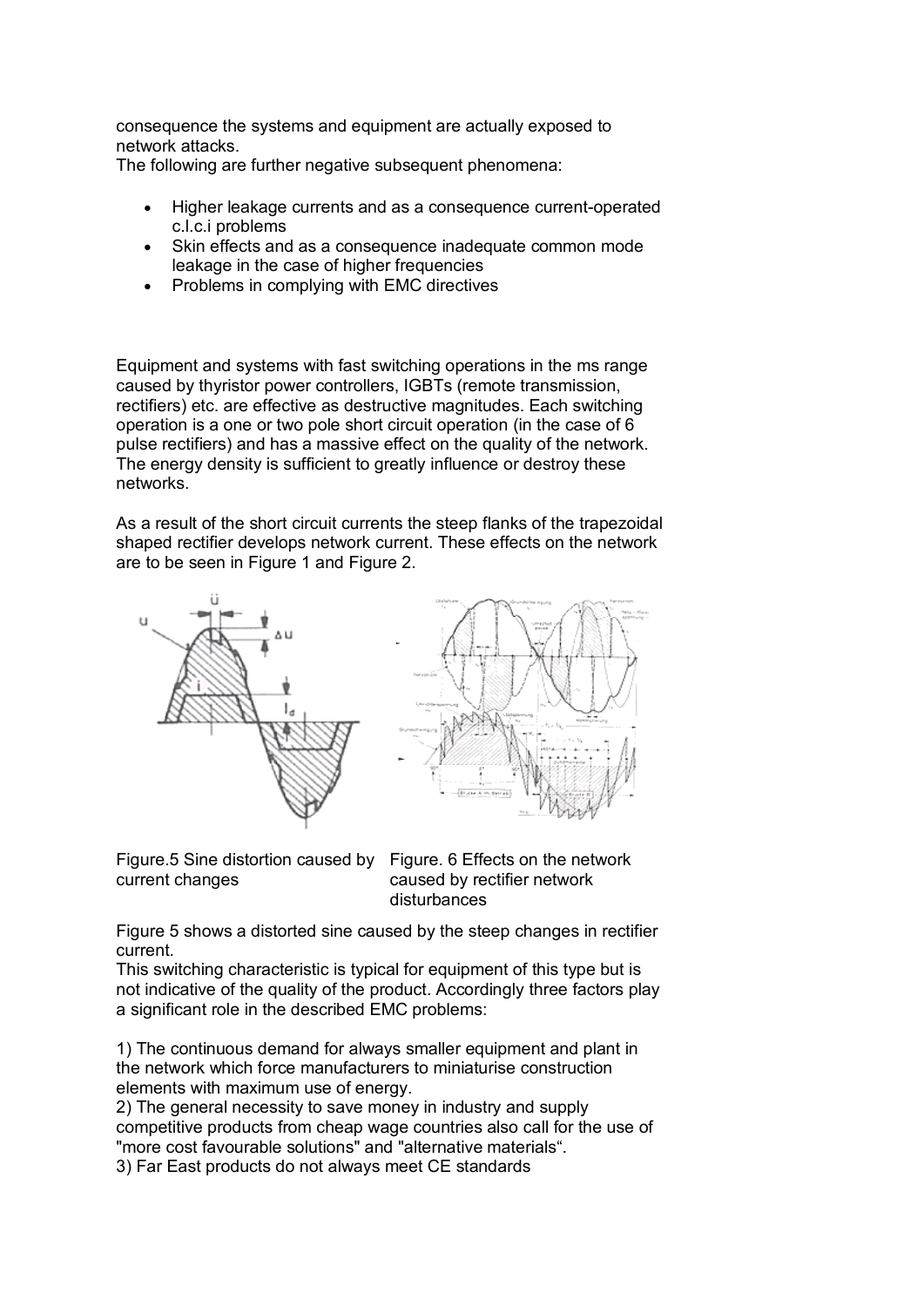Unfortunately, the price advantage mainly influences any buying decision and forces real economic use and basic thoughts into the background.

The equipment and protective components (alibi filters) are no longer a hindrance to be taken seriously but generate the interference magnitudes described in the network. Capacitors in protective assemblies operated parallel to the network are very quickly damaged initially by the continuous high energy bombardment and are completely destroyed after varying periods of operation. The results are reflected in equipment files kept on the destruction of components. Even in the most harmless cases control systems, equipment, plant and computers are effected and fail.

The standardised employed inductiveness with low ground proportion are likewise no longer a barrier for the explained interference magnitudes. Asymmetric interference magnitudes force the core material into premature saturation. In this case still only effective are the actual resistance parts in the leads and transmission resistors in a conductor but these cannot weaken the penetrating energy content.

#### **Aspects as seen by the consumer:**

Plants and switch cabinet designers but also system operators and end users are confronted by the fact that the individual pieces of equipment available (controllers, drives, power packs, frequency converters, thyristor controllers, generalised controllers, etc.) have all been developed under laboratory conditions and as single pieces of equipment and plant comply with the valid EMC directives EN55011…..et seq. are suppressed and as a result fulfil the CE standards as well as the safety criteria.

The plant and equipment is to be purchased in good faith and integrated in own planned production process.

Very frequently after brief working times the EMC (Electro Magnetic Compatibility) is not safeguarded with due consideration to the different network impedances and the cycle frequency problems and because of the previously described network problems and the purchased utilisation of the plant is not provided. The customer is annoyed. Here there is a great gap in the legislation.

On the one hand significant and urgently to be kept frequency ranges have been deleted in favour of third EU interests but on the other hand a grey zone has been created which cannot be overcome by the users suffering as a result of EMC who see their daily working processes, investments and as a consequence their economy being put at risk.

Without EMC experience and with little or even no knowledge in specific switching technology of the new purchased equipment and plant the end customer is faced with an absolutely unsolvable EMC problem. Very often left alone by the frequently very active salesman who promised the world before purchase and without any chance of support in the end the customer is left to solve the EMC problem on his own in the long run.

The general apology made by the equipment and plant suppliers in many known cases is as follows: "We maintain the EMC directives in the